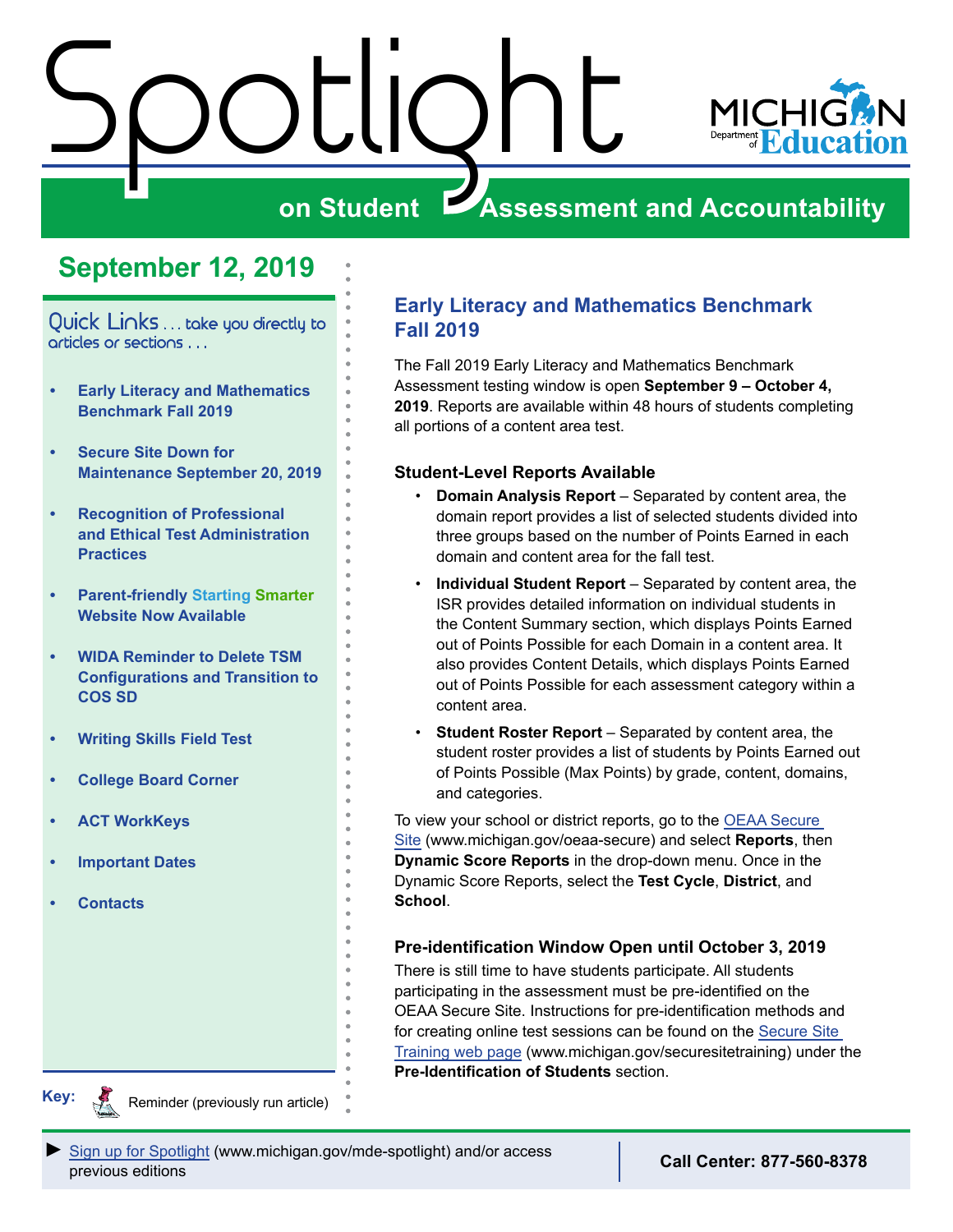#### <span id="page-1-0"></span>**Secure Site Down for Maintenance September 20, 2019**

On **September 20, 2019,** the OEAA Secure Site will be down for required maintenance in the early morning hours. If everything goes as planned, the Secure Site will be back up by 7:00 AM. If you are administering the Early Literacy and Mathematics Benchmark Assessments (K-2), we advise that you have students who will be testing on September 20 pre-identified on the Secure Site by September 19, to ensure the school doesn't incur any delays in testing.

This will only affect activities on the Secure Site and does not affect the testing of the Fall 2019 Early Literacy and Mathematics Benchmark Assessments in INSIGHT.

#### **Recognition of Professional and Ethical Test Administration Practices**

Each year the Office of Educational Assessment and Accountability (OEAA) observes assessment administrations to help ensure the security and integrity of the state's assessments. We would like to recognize the following schools for having displayed professional and ethical test administration practices, according to established guidelines, while being observed during the Spring 2019 assessment administration.

#### **ACT® WorkKeys®**

- **Detroit Edison Public School Academy-High Schoo**l – Detroit Edison Public School Academy
- **Romeo High School** Romeo Community Schools
- **Thornapple Kellogg High School** Thornapple Kellogg Schools

#### **MI-Access Functional Independence**

- **Carpenter Elementary School**  Lake Orion Community Schools
- **Chesaning Middle School** Chesaning Union **Schools**
- **International Academy of Flint** International Academy of Flint
- **North Aurelius Elementary School** Mason Public **Schools**
- **Waterford Kettering High School**  Waterford School **District**
- **Wolfe Middle School** Center Line Public Schools

#### **M-STEP**

- **Adams Elementary School** Sigel Township School District #3F
- **Addison Middle School** Addison Community **Schools**
- **Advanced Technology Academy** Advanced Technology Academy
- **Algonquin Elementary** Algonac Community School **District**
- **Bangor Lincoln School Bangor Township Schools**
- **Beechview Elementary School Farmington Public** School District
- **Boulan Park Middle School** Troy School District
- **Burr Elementary School Utica Community Schools**
- **Churchill Elementary School**  Mona Shores Public School District
- **Clare Primary School** Clare Public Schools
- **Corunna Middle School**  Corunna Public Schools
- **Davis Middle School** Hillsdale Community Schools
- **Excel Charter Academy** Excel Charter Academy
- **Hanover-Horton High School**  Hanover-Horton School District
- **Highland Elementary School** Huron Valley Schools
- Hillsdale Preparatory School Hillsdale Preparatory **School**
- **International Academy of Saginaw** International Academy of Saginaw

#### *(Continued on next page)*

**Call Center: 877-560-8378** (select appropriate option) for assistance with assessment or accountability issues

September 12, 2019 [Quick Links](#page-0-0) / [CB Corner](#page-5-1) / [ACT WorkKeys](#page-7-1) / [Important Dates](#page-8-1) / [Contacts](#page-9-1) 2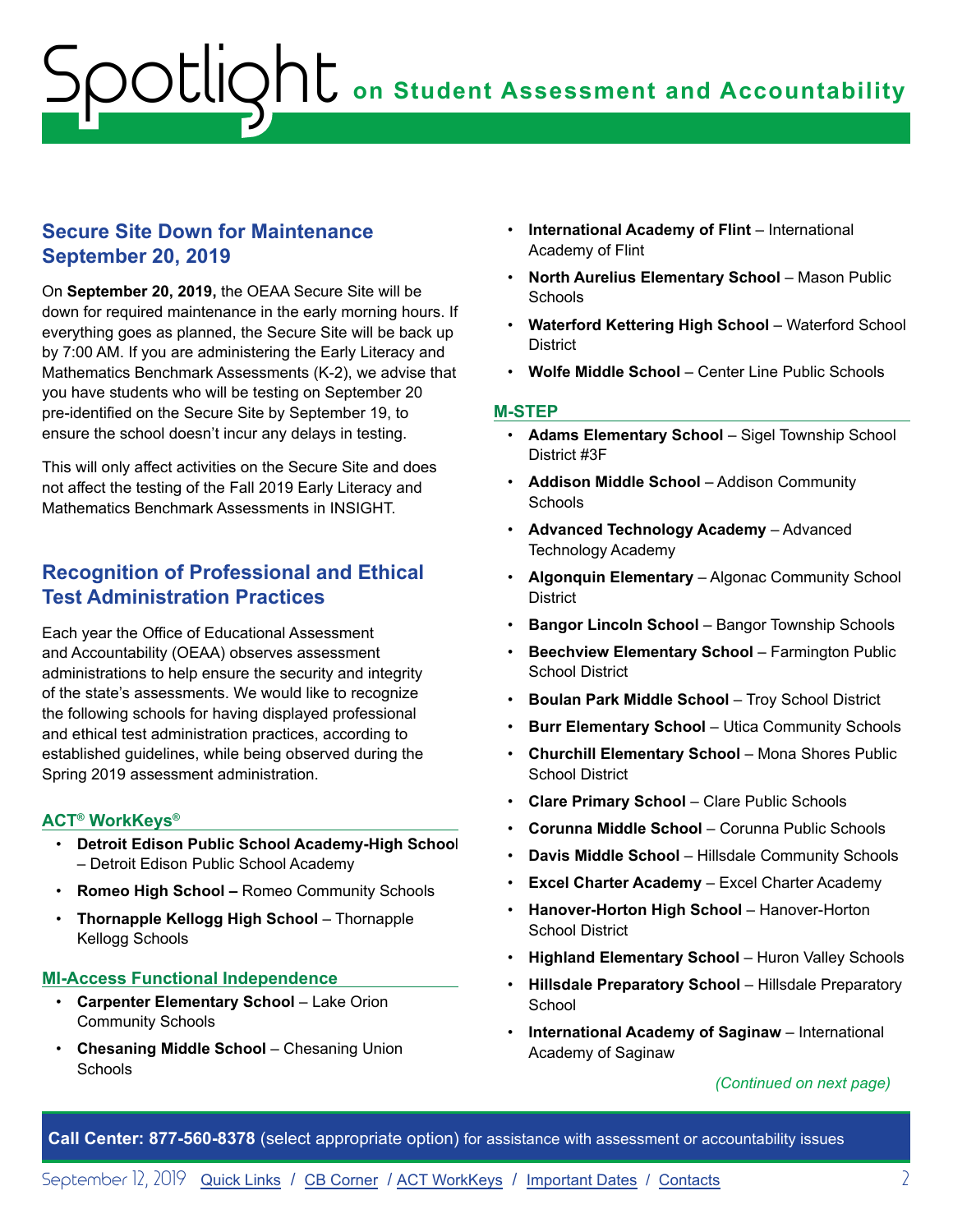# **)**  $\prod$  on Student Assessment and Accountability potlic

- **John Marshall Upper Elementary**  Wayne-Westland Community Schools
- **Kate Dowdall Elementary School** Kearsley Community School District
- **Lake City Elementary School**  Lake City Area School District
- **Lakewood High School** Lakewood Public Schools
- **Madison High School** Madison District Public **Schools**
- **Marvin L. Winans Academy Middle School** Marvin L. Winans Academy
- Morton Elementary School Marysville Public **Schools**
- **New Branches Charter Academy** New Branches Charter Academy
- **New Buffalo Elementary School** New Buffalo Area **Schools**
- **North Central Elementary School** North Central Area Schools
- **Norton Elementary** Three Rivers Community **Schools**
- **Olivet High School** Olivet Community Schools
- **Peck Community Elementary School**  Peck Community School District
- **Petoskey Montessori Elementary School** Public Schools of Petoskey
- **Posen Elementary School** Posen Consolidated School District No. 9
- **Richard Elementary School** Grosse Point Public **Schools**
- **River City Scholars Charter Academy** River City Scholars Charter Academy
- **Riverside Academy** Riverside Academy
- **Romulus Middle School** Romulus Community **Schools**
- **Sampson-Webber Leadership Academy**  Detroit Public Community Schools
- **Shay Elementary School** Harbor Springs School **District**
- **Westwood Elementary School**  Portland Public **Schools**
- **White Pine Academy** White Pine Academy

#### **SAT® with Essay**

- **Ashley High School** Ashley Community Schools
- **Cass Technical High School** Detroit Public Community Schools
- **Cedar Springs High School** Cedar Springs Public **Schools**
- **Grandville High School** Grandville Public Schools
- **Hastings High School** Hastings Area School District
- **Lee M. Thurston High School** South Redford School District
- **Rochester Adams High School** Rochester Community Schools

#### **WIDA**

- **Challenger Elementary School** Kentwood Public **Schools**
- **Franklin Elementary School** Cadillac Area Public Schools
- **Monroe Middle School** Monroe Public Schools
- **O.J. DeJonge Middle School** Ludington Area School District
- **Western International High School** Detroit Public Schools Community District
- **Wyoming High School** Wyoming Public Schools
- **Universal Learning Academy-Elementary** Universal Learning Academy

**Call Center: 877-560-8378** (select appropriate option) for assistance with assessment or accountability issues

September 12, 2019 [Quick Links](#page-0-0) / [CB Corner](#page-5-1) / [ACT WorkKeys](#page-7-1) / [Important Dates](#page-8-1) / [Contacts](#page-9-1) 3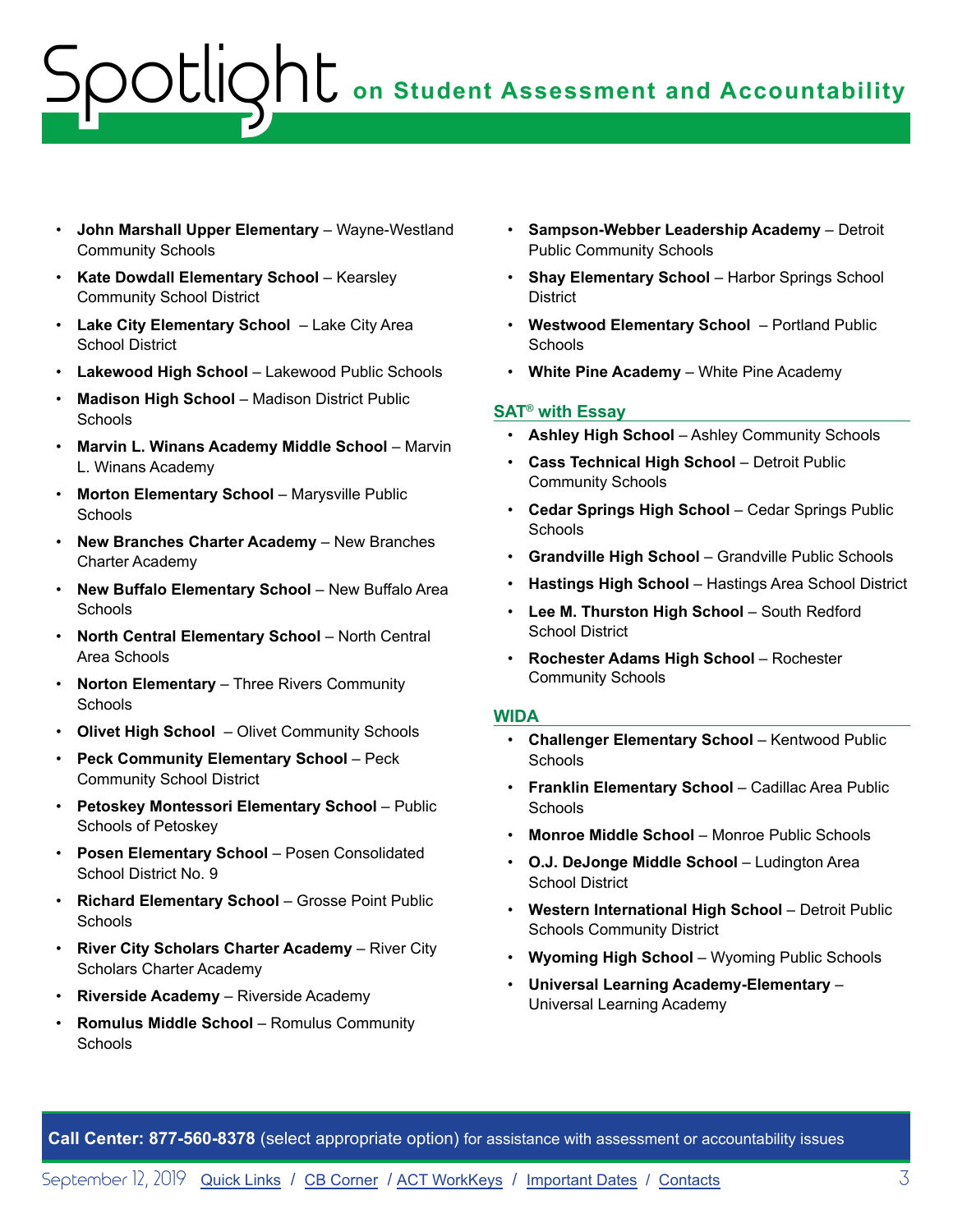#### <span id="page-3-0"></span>**Parent-friendly Starting Smarter Website Now Available**

The Michigan Department of Education (MDE) is excited to announce the availability of a new online resource designed to give families a better understanding of their child's strengths and areas of improvement in mathematics and English language arts (ELA). The Starting [Smarter website](http://mi.startingsmarter.org) (mi.startingsmarter.org) provides Michigan's families with information in parent-friendly language that will help them:

- understand their child's M-STEP score report
- locate resources to support learning at home and school
- prepare for an effective Parent Teacher Conference
- see and practice with online M-STEP practice questions and tools
- learn about the Read by Grade 3 law
- understand what academic standards students are expected to master
- learn about the accessibility tools and supports available to students during testing

#### **Parents are critical partners in their child's success.**

Please share this [flyer](https://www.michigan.gov/documents/mde/Starting_Smarter_Flyer_664030_7.pdf) with parents and teachers for distribution to families prior to parent-teacher conferences and encourage them to visit The [Starting Smarter website](http://mi.startingsmarter.org) (mi.startingsmarter.org).



## **WIDA Reminder to Delete TSM Configurations and Transition to COS SD**

Beginning September 20, all schools with a Testing Site Manager (TSM) still configured in their system and attempting to use WIDA Screener Online will be prompted to transition to Central Office Services Service Device (COS SD) before being allowed to test. All districts must delete TSMs from their configurations and move to COS SD. For support, consult the Technology User Guide or contact DRC Customer Service at [wida@datarecognitioncorp.com](mailto:wida%40datarecognitioncorp.com?subject=) or (855) 787-9615.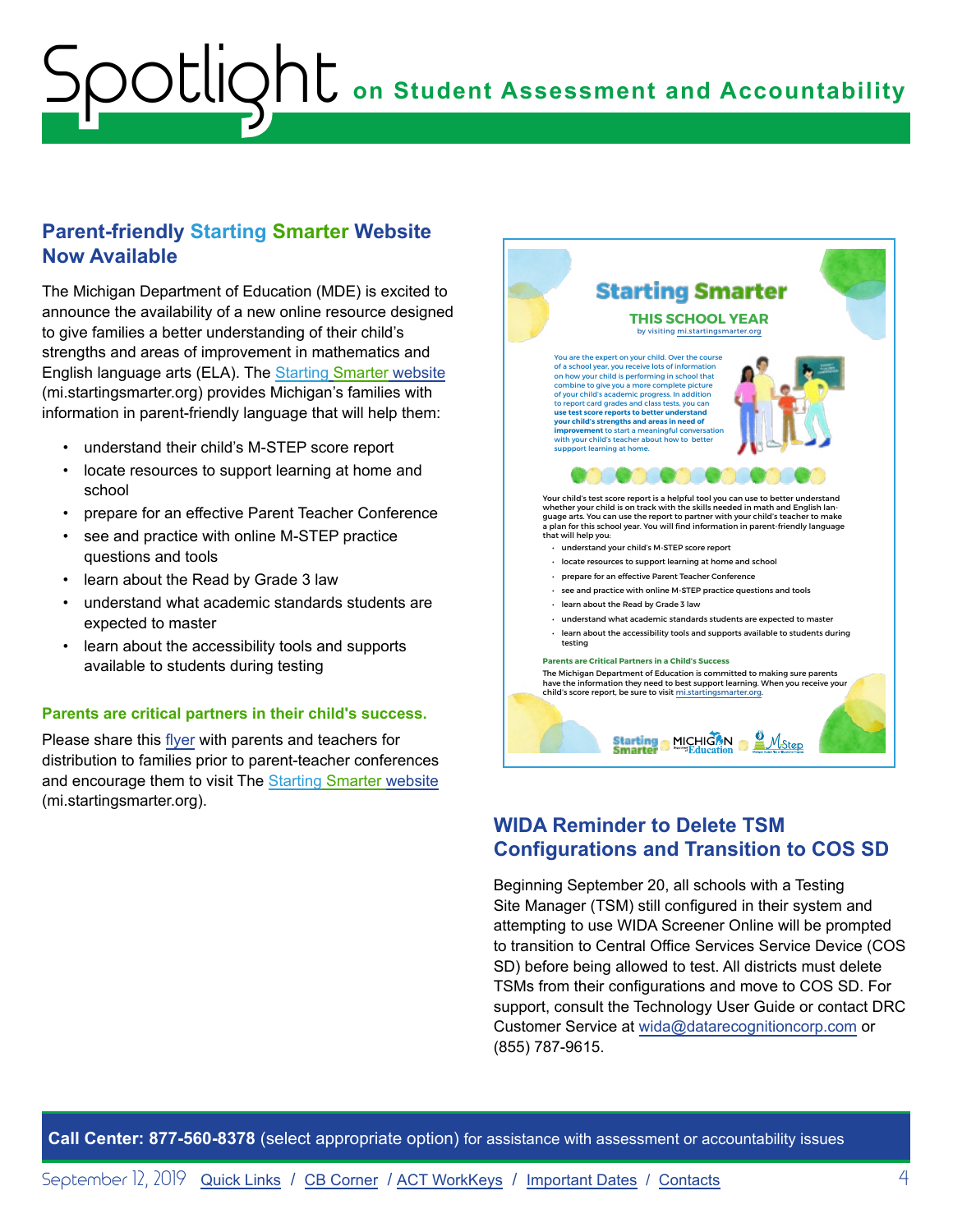<span id="page-4-0"></span>

# **Writing Skills Field Test**

## **Preparation for Passage-based Writing**

The Michigan Department of Education (MDE) is looking for schools to participate in an M-STEP online Passage-based Writing Field Test **January 6–January 31, 2020**.

#### **Why have a stand-alone field test?**

Field tests are used to check the adequacy of testing procedures and statistical characteristics of new test items by testing them in the field before they appear on an actual assessment. This test follows the same setup and security as the M-STEP. The field test helps to ensure that the items we are putting on the M-STEP are high quality. And, the more writing exposure your students receive, the more improvement you will see!

#### **Who can participate?**

Students in grades 3-8 can participate in field-testing items written by Michigan authors for Michigan's state assessments.

#### **What is involved?**

During the field test, students will read one passage, either literary or informational, from a variety of genres as prescribed by the standards. Students will then answer five multiple choice questions and respond to a writing prompt, which includes a checklist of components found in a well-written essay. They will not receive a score, but will have an opportunity to prepare for the M-STEP and use the checklist to improve their writing skills in the testing environment.

#### **Where will it take place?**

The online field test will take place in your school on computers.

#### **When do I sign up?**

**Beginning November 18, 2019**, go to the [OEAA Secure Site](https://baa.state.mi.us/BAASecure/Login.aspx?enc=sQSIGs0qddc8WQf7JFtN/SpfRkjPVagJieGJfCfA2ZD5TduqOupZF6dMDjOxJNlz) (www.michigan.gov/oeaa-secure) to Pre-ID students for testing. For information about how to Pre-ID students for testing, or how to gain access to the Secure Site, go to the [Secure Site Training Site](https://www.michigan.gov/mde/0,4615,7-140-22709_57003---,00.html) (www.michigan.gov/securesitetraining).

## **Don't miss this great opportunity! Sign up today!**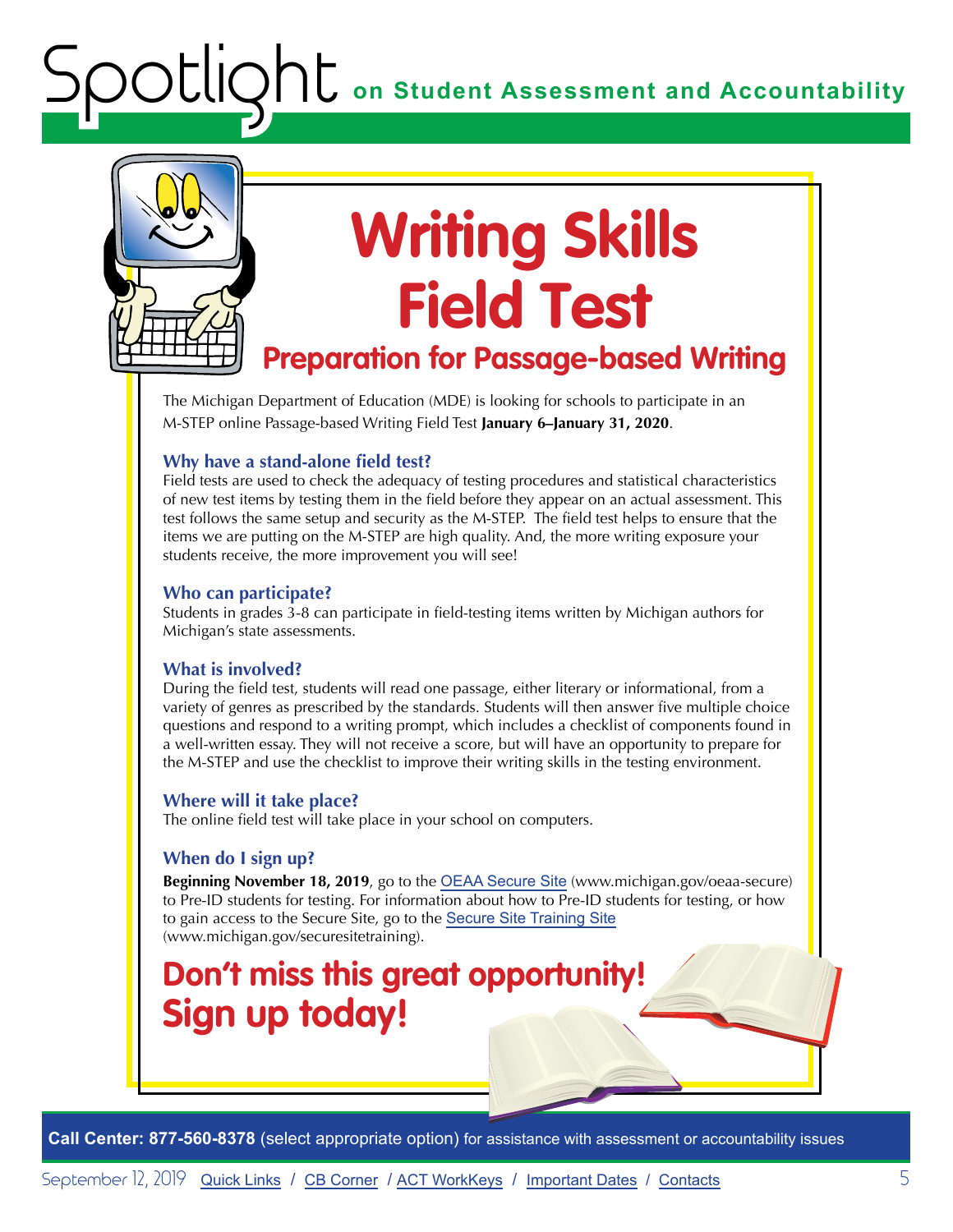#### <span id="page-5-1"></span><span id="page-5-0"></span>College Board Corner **Reminders**

 *Information on SAT*®*, PSAT*™ *8/9, and PSAT*™*10 provided by the College Board*

#### **Questions about Spring PSAT 8/9, PSAT 10, or SAT?**

- call the Michigan Educator Hotline: 866-870-3127 (select Option 1)
- email [michiganadministratorsupport@](mailto:michiganadministratorsupport%40collegeboard.org?subject=) [collegeboard.org](mailto:michiganadministratorsupport%40collegeboard.org?subject=)

#### **Updating EEM**

For the Michigan-provided SAT with Essay, PSAT 10, and PSAT 8/9 for grade 8 and grade 9 administrations in Spring 2020, College Board will use contact information from the EEM (Educational Entity Master) to identify staff responsible for implementing the assessments. Test shipments will be sent to the address associated with the test coordinator's record in the EEM. If the EEM information is not accurate, communications and test shipments may be impacted. **Staff can serve multiple roles, if needed**.

Contact information should be provided, in the EEM, for each of the following roles:

- SAT Test Coordinator
- PSAT Grade 10 Test Coordinator
- PSAT Grade 9 Test Coordinator
- PSAT Grade 8 Test Coordinator
- SAT Backup Test Coordinator
- PSAT 9/10 Backup Coordinator
- PSAT Grade 8 Backup Coordinator
- SAT Services for Students with Disabilities **Coordinator**
- PSAT Grade 9/10 Services for Students with Disabilities Coordinator
- PSAT Grade 8 Services for Students with Disabilities Coordinator

For public schools, review the contacts listed in the EEM. If changes are required, contact your authorized district EEM user to make the updates. If you are unsure who your authorized EEM user is, use the **District and School Contact Page**, under the **Assessment Registration** tab, of the [Office of Educational](http://www.michigan.gov/oeaa-secure)  [Assessment and Accountability \(OEAA\) Secure Site](http://www.michigan.gov/oeaa-secure) (www.michigan.gov/oeaa-secure) to retrieve the name and contact information for your district. If no changes are needed, no further action is required.

For nonpublic schools, provide any updates or additions to the Nonpublic School Office at [nonpublicschools@](mailto:nonpublicschools%40michigan.gov?subject=) [michigan.gov](mailto:nonpublicschools%40michigan.gov?subject=) or 517-241-5385. If no changes are needed, no further action is required.

Common errors that cause issues with communications and shipments:

- 1. The EEM is not updated for the 2019-20 school year.
- 2. The EEM is updated at the district level instead of the school level.
- 3. The address associated with the test coordinator's record in the EEM is incorrect.

College Board will start processing any updates the first week of October. If the EEM is updated throughout the school year, it takes 7-10 days for College Board to receive and process the updates.

#### **Access to SSD Online for New SSD Coordinators**

The primary SSD (Services for Students with Disabilities) coordinator must be identified in the EEM for communication purposes. If multiple SSD coordinators are listed in the EEM, only the most recently added will receive communications from

*(Continued on next page)*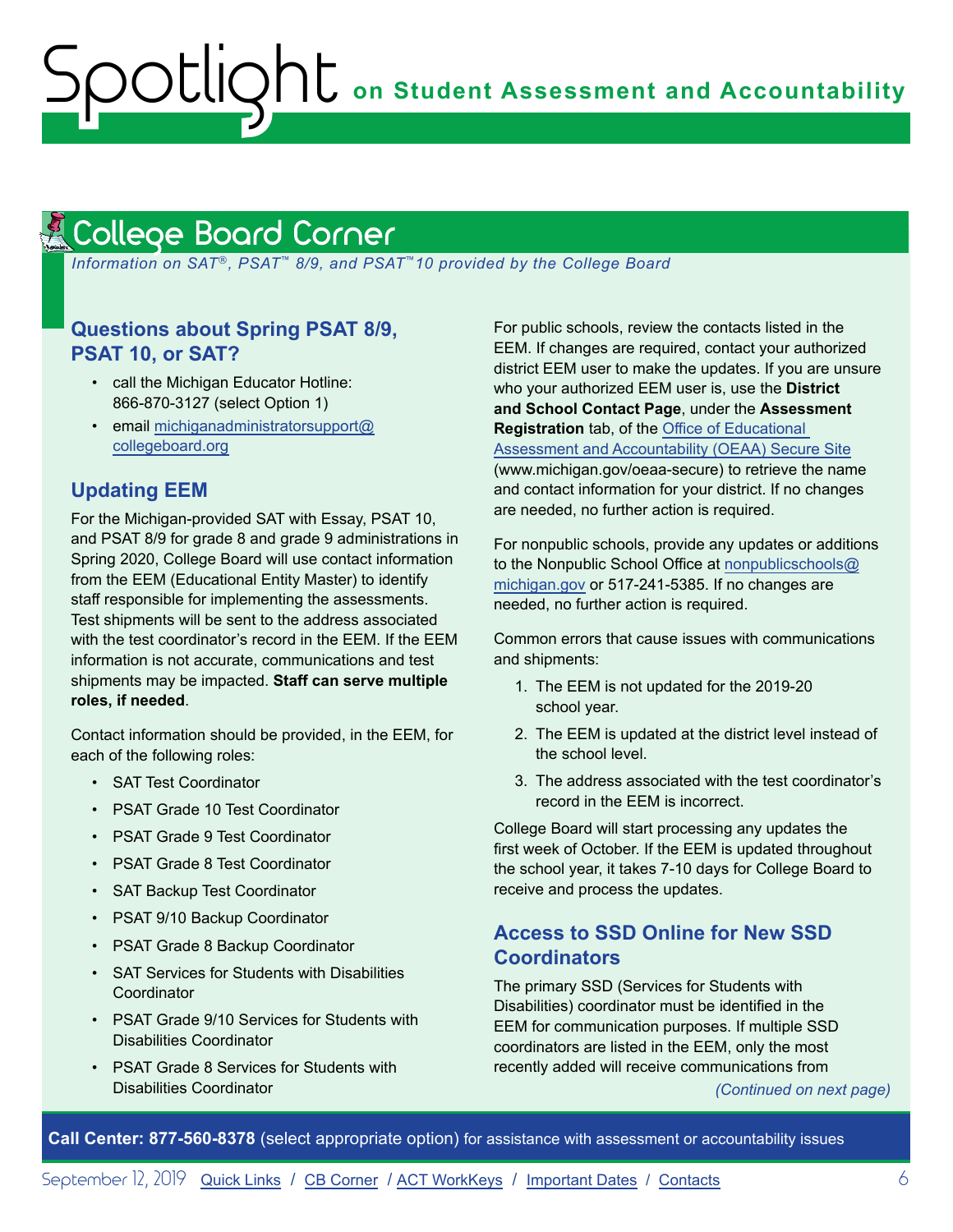College Board. A school can, however, have multiple SSD coordinators to submit accommodation requests in the SSD Online system. Any SSD coordinators who will be submitting accommodation requests will need access to SSD Online to do so. Directions on obtaining access:

1. Find the school's AI (Attending Institution) code on the Test Center Participation page of the OEAA Secure Site.

You will need the AI code for the SSD Coordinator Form. If you do not have an AI code, you will need to wait until November, when AI codes are assigned to schools that do not have one.

2. Fill out and fax the [SSD Coordinator form](http://www.collegeboard.org/pdf/ssd/ssd-coordinator.pdf) (www. collegeboard.org/pdf/ssd/ssd-coordinator.pdf

The SSD coordinator will receive an email with an access code to gain access to SSD Online within a few days of faxing the form.

If an SSD coordinator already has access from previous years, they do not need to fill out another form.

Test coordinators may also request access to SSD Online if they want to check on approval status for accommodation requests. Consider your district policy regarding student privacy when accessing information for students with disabilities before requesting access.

#### **Getting Ready for 2020 Fall Implementation Workshops and Webinar**

Implementation workshops are free and provide information about the Michigan-provided SAT with Essay, PSAT 10 and PSAT 8/9 for grades 8 and 9 administrations in the spring of 2020. Schools that will administer the PSAT 8/9 for grade 8 are HIGHLY encouraged to attend. The College Board is partnering with MCAN (Michigan College Access Network) to provide SCECHs to registered participants.

See the [August 22 edition of Spotlight](https://www.michigan.gov/documents/mde/Spotlight_8-22-19_664068_7.pdf) (www.michigan. gov/mde-spotlight) to review dates and locations. [Workshop registration](http://www.collegeboard.org/michiganworkshops) (www.collegeboard.org/ michiganworkshops).

A webinar version of the face-to-face workshop will be available to those who cannot attend a workshop in person. The presentation in the webinar will be the same content as the workshops. The webinar will be recorded and the presentation slides will be emailed to registrants. The recording and slides will also be available on the [MME web page](www.michigan.gov/mme) (www.michigan.gov/ mme) and the MDE [PSAT web page](http://www.michigan.gov/psat) ( www.michigan. gov/psat) within two weeks of the presentation.

**Date:** November 7, 2019 **Time:** 9-10:30am

[Webinar Registration](https://tinyurl.com/2020MichiganImplementation) (https://tinyurl. com/2020MichiganImplementation)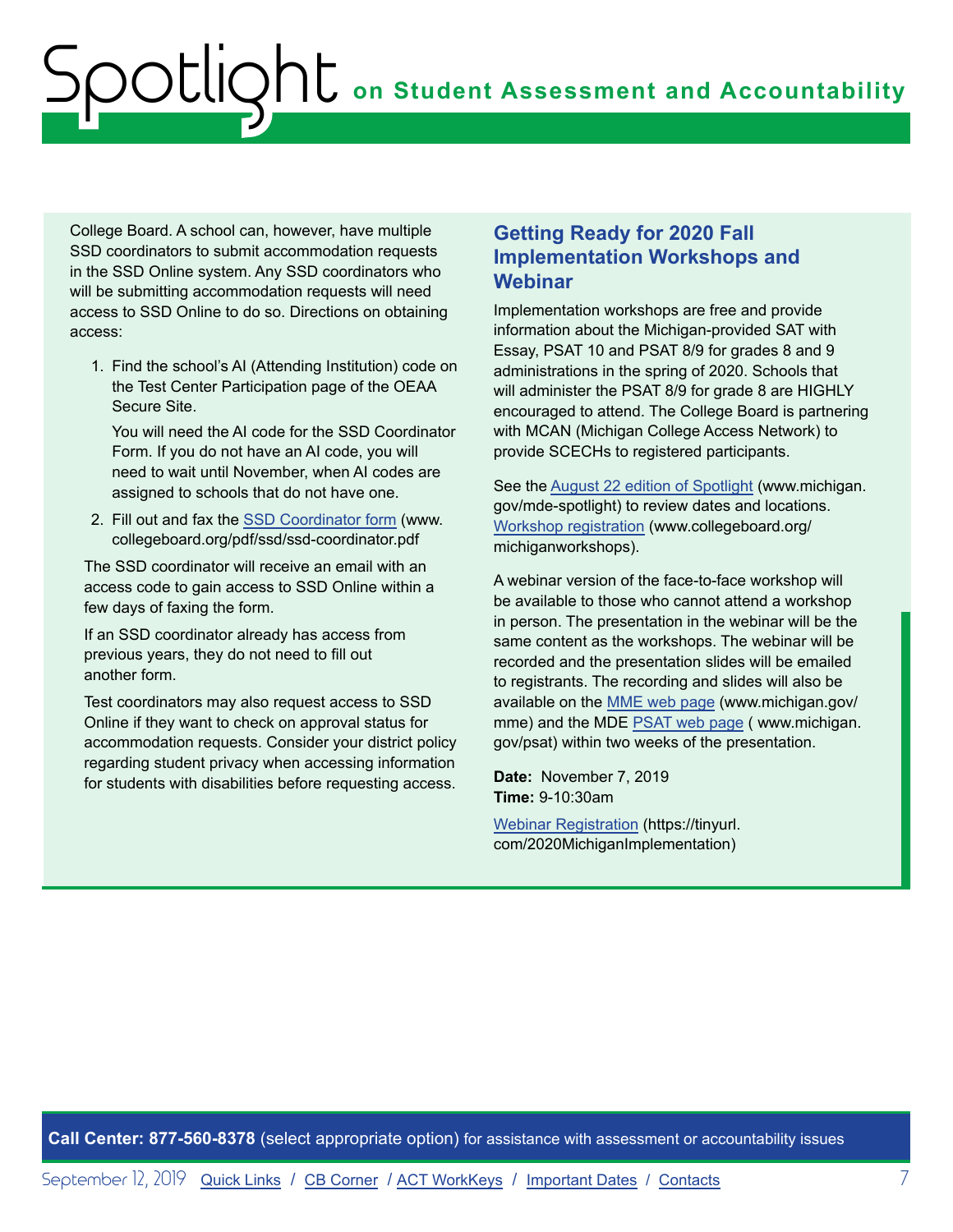## **on Student Assessment and Accountability**

<span id="page-7-1"></span>

#### Information on ACT<sup>®</sup> WorkKeys<sup>®</sup> provided by the ACT.

#### **Overview and Student Preparation**

<span id="page-7-0"></span>Spotlight

Even though the Spring 2020 administration of the ACT WorkKeys assessment is many months away, you can begin preparing now by understanding what the WorkKeys assessments are and how to prepare your students.

The ACT WorkKeys assessment consists of three tests that measure real-world skills that employers consider critical to job success and increase career opportunities:

- **Applied Math** measures critical thinking, mathematical reasoning, and problem solving techniques for situations that actually occur in today's workplace.
- **Graphic Literacy** measures skills needed to locate, synthesize, and use information from charts, graphs, diagrams, etc.
- **Workplace Documents** measures skills needed to read and use written text such as memos, letters, directions, bulletins, policies, etc.

How a student performs on the three WorkKeys tests determines their eligibility to earn an ACT® WorkKeys® National Career Readiness Certificate® (NCRC). To earn a certificate, students must receive a level score of at least 3 out of 7 on each test. Certificates are awarded at four levels:

- **Bronze** requires a minimum level score of 3 out of 7 on all 3 tests
- **Silver** requires a minimum level score of 4 out of 7 on all 3 tests
- **Gold** requires a minimum level score of 5 out of 7 on all 3 tests
- **Platinum** requires a minimum level score of 6 out of 7 on all 3 tests

Examinees who complete the Spanish-language versions of the assessments are eligible for an NCRC en Español.

Students who earn an NCRC can activate and print the certificate for free at [myworkkeys.com](http://www.myworkkeys.com) once they receive their paper scores.

For more detailed information about the WorkKeys assessments, understanding scores, and NCRCs, go to [WorkKeys Assessments](ttps://www.act.org/content/act/en/products-and-services/workkeys-for-job-seekers/assessments.html) (https://www.act.org/content/ act/en/products-and-services/workkeys-for-job-seekers/ assessments.html).

#### **Student Preparation – Go For Platinum!**

Encourage students to understand the types of questions they will see, since they differ from other types of exams. Students and teachers can access **free** practice questions from all three tests that range from easier content - Level 3 - to the most difficult - Level 7. Teachers and students may use these practice questions as Questions of the Day or as warm-up activities in the weeks leading up to test day.

Students can also create a user account and take **free**  full-length [online practice tests](https://testregistration.org/rsp/Login.do?event=go&realm=20770563) (https://testregistration. org/rsp/Login.do?event=go&realm=20770563). This allows students to pace themselves in real-time test scenarios and receive scores indicating how they will perform on the WorkKeys tests.

More information about administering the assessment will be covered in future Spotlight Newsletters.

#### **Contacting ACT**

If you have questions, you may:

- 1. contact ACT via the [Contact Us web page](http://www.act.org/aap/state/contact.html) ([www.act.org/aap/state/contact.html](https://www.act.org/aap/state/contact.html))
- 2. call ACT at 800-553-6244, 9:30 AM 6:00 PM ET
	- standard time: ext. 2800
	- accommodations: ext. 1788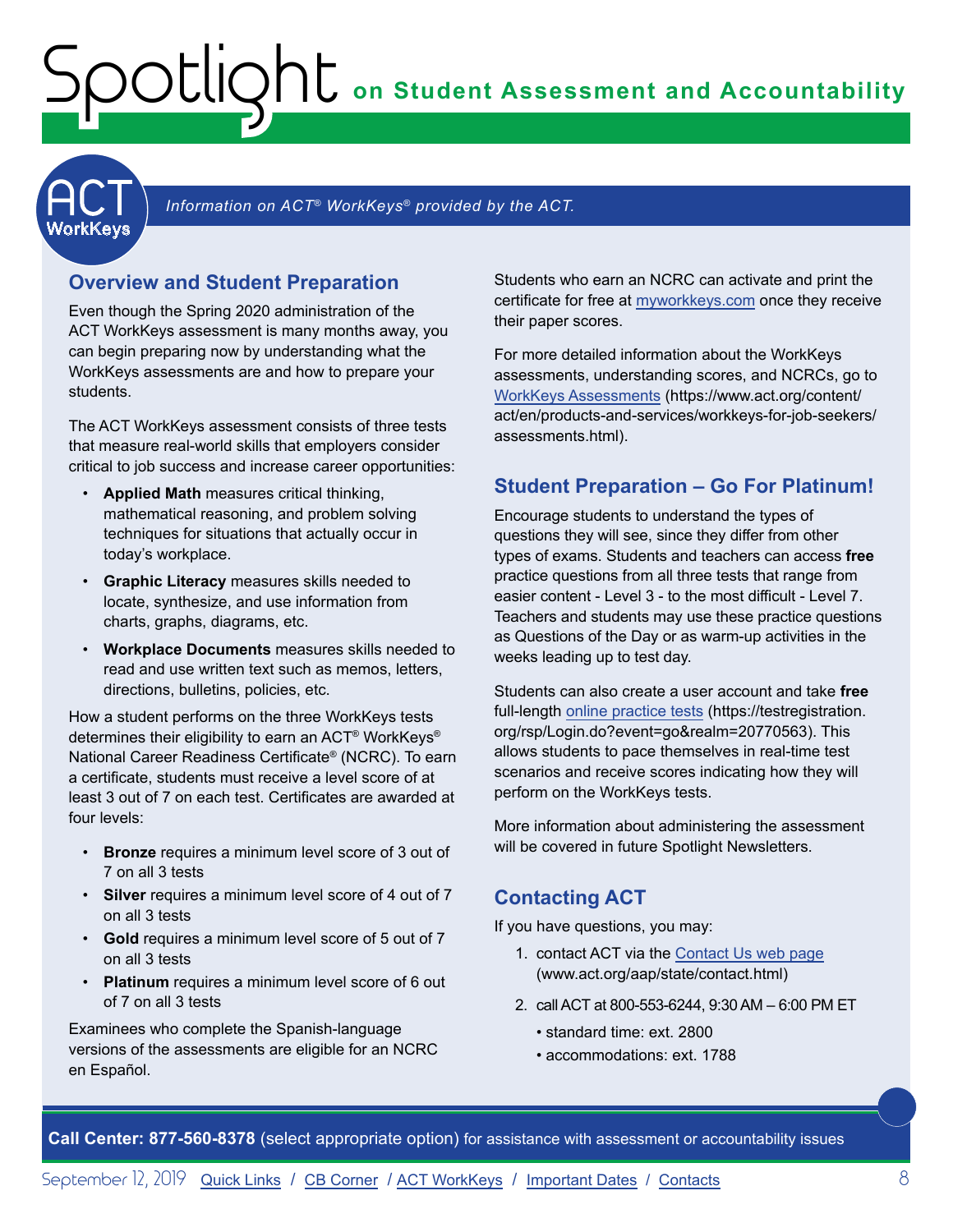# <span id="page-8-1"></span><span id="page-8-0"></span>**Important Dates**

## **September 2019**

## **Early Literacy and Mathematics**

#### **Now – October 3, 2019**

• Pre-identification of students on the OEAA Secure Site for the fall **Early Literacy and Mathematics Benchmark Assessments (K-2)**

## **Early Literacy and Mathematics**

#### **Now – October 4, 2019**

• **Early Literacy and Mathematics Benchmark Assessments (K-2)** Fall Testing Window

## **October 2019**

#### **WIDA**

**Tuesday and Wednesday, October 1 and 2, 2019, 9:00 AM to 4:00 PM:** 

• **Workshop 2: Leading Schools for Multilingual Learner Achievement** 

**Location:** Wayne Community College – Downriver Campus, 21000 Northline Rd., Taylor MI 48180 EPAC 5 & 6

[Registration link](https://wida-leading-schools-el-achievement.eventbrite.com) (https://wida-leading-schools-elachievement.eventbrite.com)

## **SAT and PSAT**

#### **October 1 – November 1, 2019**

• Implementation Workshops for **SAT with Essay, PSAT 10,** and **PSAT 8/9** [Workshop registration](http://www.collegeboard.org/michiganworkshops) (www.collegeboard.org/michiganworkshops).

## **November 2019**

## **SAT and PSAT**

#### **November 7, 2019**

• Implementation Webinar for **SAT with Essay, PSAT 10,** and **PSAT 8/9** [Webinar Registration](https://tinyurl.com/2020MichiganImplementation) (https://tinyurl.com/2020MichiganImplementation)

## **December 2019**

#### **December 4, 2019, 10:00 AM Eastern**

• **DRC Technology Coordinator Webinar** – more information to come